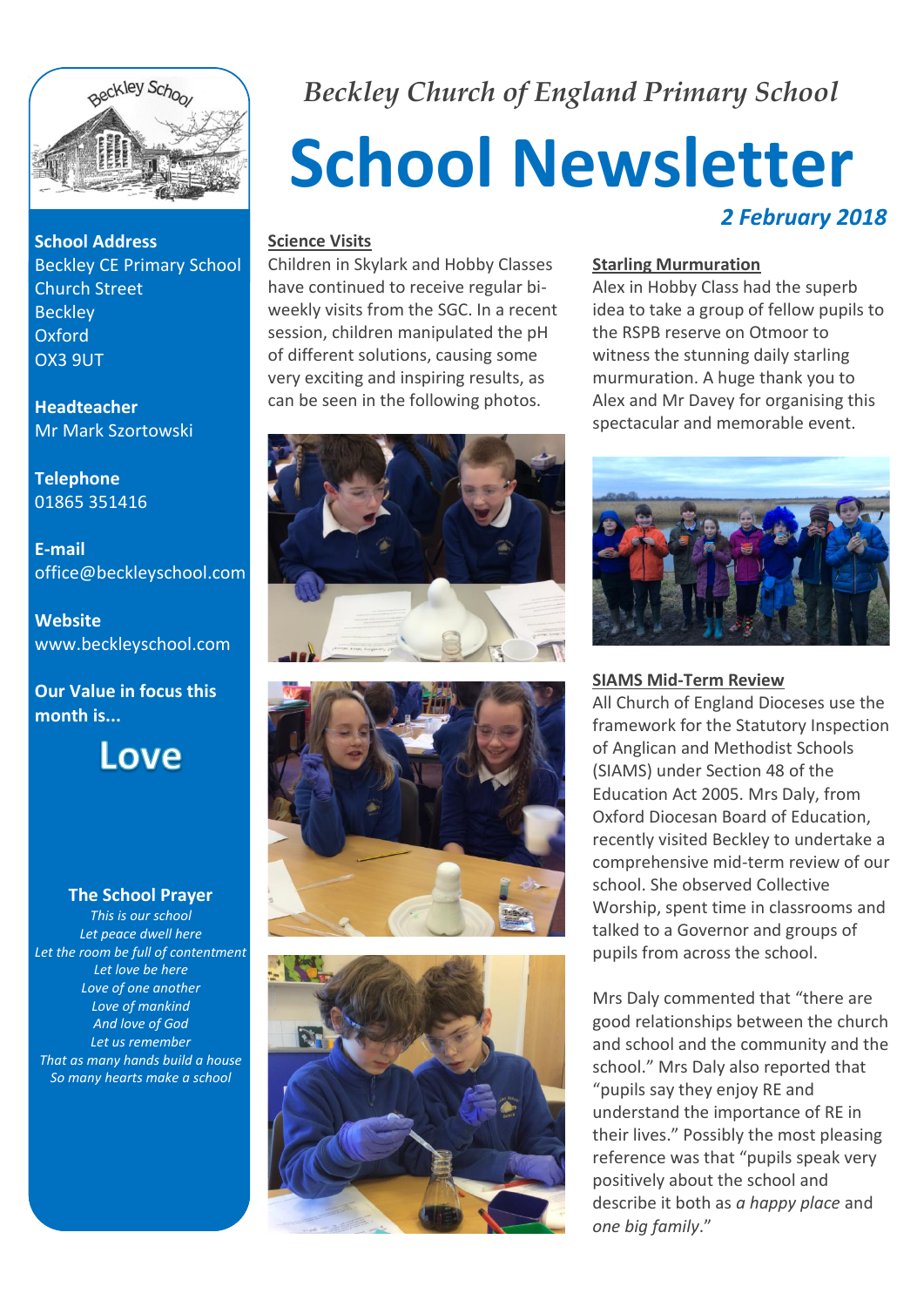



Following its unfortunate postponement due to snow at the end of last term, the children were finally treated to the travelling pantomime of Dick Whittington.



Thank you to the Friends of Beckley School for kindly funding the entertaining performance.



#### **Apple Trees**

Beckley Community Orchard kindly donated six young apple trees to school. The trees were grafted by members of the Orchard Team last year and have been cultivated until they were ready for use. Children of the School Council enjoyed planting the trees on the school field, which will be cherished for many years to come.



#### **Beckley Pupils on the Radio**

Earlier this week, we welcomed some rather special visitors – Lilley Mitchel, a presenter with BBC Radio Oxford and Cas Lester, an acclaimed local author. They asked children from across the school questions about books they have recently read. The interviews will form part of the Lilley Mitchell Show, to be broadcast at 2pm 7.2.18.



**Playground Improvements** I am pleased to report that our crumbling and uneven playground is due to be resurfaced during half term, using the Sports Premium government grant. Following an eight-week settling period, new playground lines will be painted, paid for by FOBS, to whom we are very grateful. Older children have been designing the fresh new look.



We will be holding our next coffee morning on Friday 9th February between 9am and 11am in the school hall.

The School Council have decided that this term we will collect donations for the charity, WaterAid.

Please invite friends, neighbours, grandparents and anyone from the local community.

Donations of *nut free* cakes would be very gratefully received on the morning itself. Thank you.